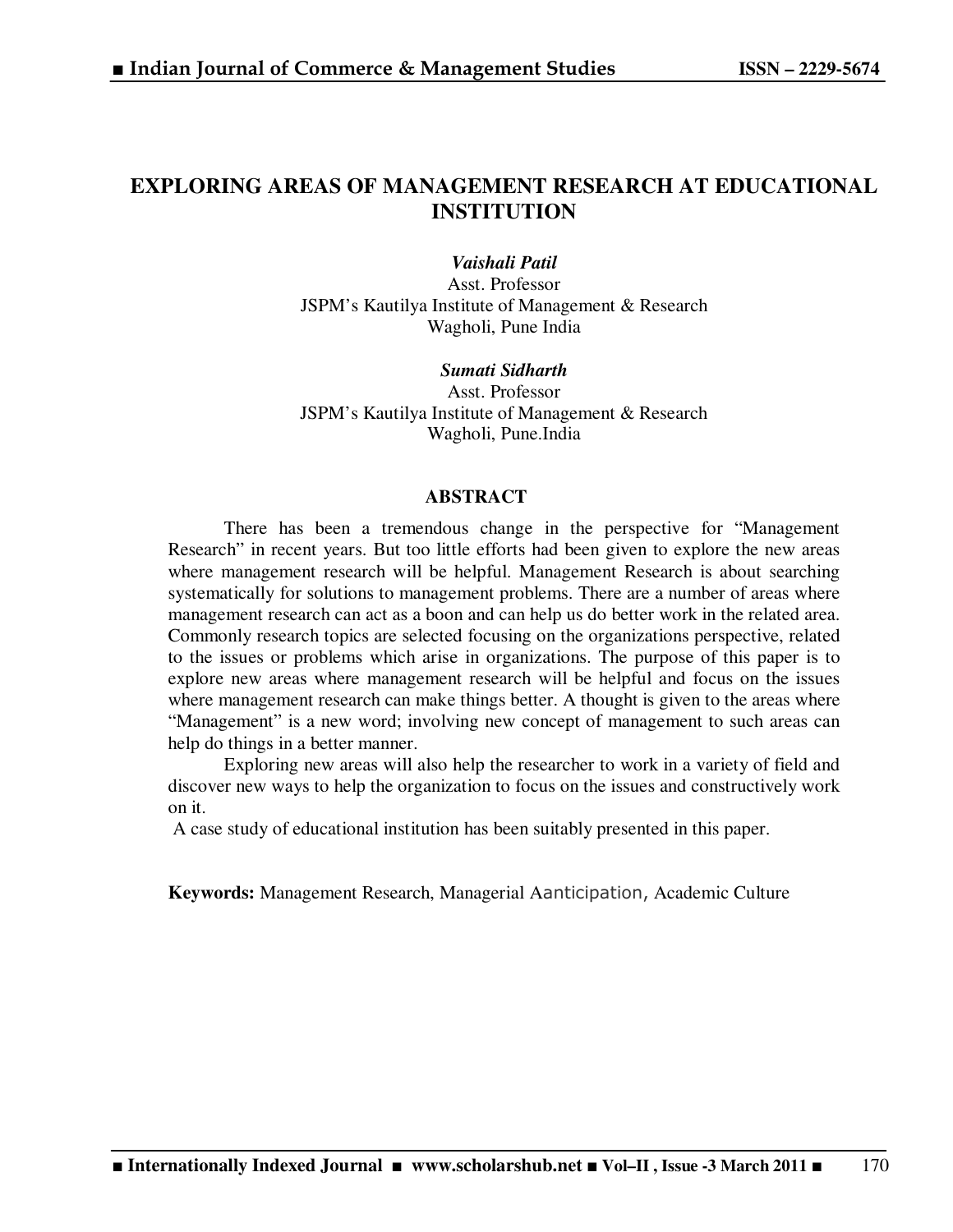### **INTRODUCTION:**

Management research in today's world in any organization is influenced by the society and economics and with rapid growth of global commerce; managers at all level need accurate and timely information, for managerial decision making. Whether the decisions made are technical, tactical or strategic levels; good, accurate and timely information always leads to better decision. Gathering of information is done through a sound and scientific process i.e. management research. Every now and then organizations spend enormous amount of money for research and development in order to maintain their competitive edge. The research done helps the management or organization to plan different strategies to compete with challenging world. Thus accurate information is obtained through research and leads to enormous benefits of the organization.

However with ever changing and challenging environment the problem or the issues related with the different areas and fields have grown in number and scope and complexity over the years, exploring different areas of management research will lead to success. Thus a sophisticated understanding of the various fields of management research can help individuals as well as organizations lead.

## **OBJECTIVE OF EXPLORING AREAS OF MANAGEMENT RESEARCH AT EDUCATIONAL INSTITUTIONS:**

- 1. Exploring areas of management research at educational institution provide a road map to get more information in the related field.
- 2. Exploring areas of management research at educational institution will help finding the different areas where improvements can be done at educational institution.
- 3. Exploring areas of management research will help understand the nature , influences and solutions for the different problems or issues which are raised or may raise in the organization.
- 4. Exploring areas of management research at educational institution can help achieving the goal by providing a better solution.

### **CONCEPT OF MANAGEMENT RESEARCH:**

Management in all business and organizational activities is the act of getting people together to accomplish desired goals and objectives effectively and efficiently. Management comprises of planning, organizing, staffing, leading, directing and controlling an organization (a group of one or more people or entities) or effort for the purpose of accomplishing a goal. As organizations can be viewed as systems, management can also be defined as human action including design to facilitate the production of useful outcomes from a system.

 Research can be defined as the search for knowledge or as any systematic investigation with an open mind to establish novel facts using scientific method.

 Thus Management Research can be defined as a form of systematic inquiry that contributes to the knowledge in the field of management.

#### **1. APPLICATION OF MANAGEMENT RESEARCH AT EDUCATIONAL INSTITUTION:**

The topic of promoting and strengthening research activities within educational institution or management schools is familiar around the world today. The management research can help identify the needs to promote and strengthen the educational pattern and the research activities in the educational institution. This will also help understand the nature and scope of management research at educational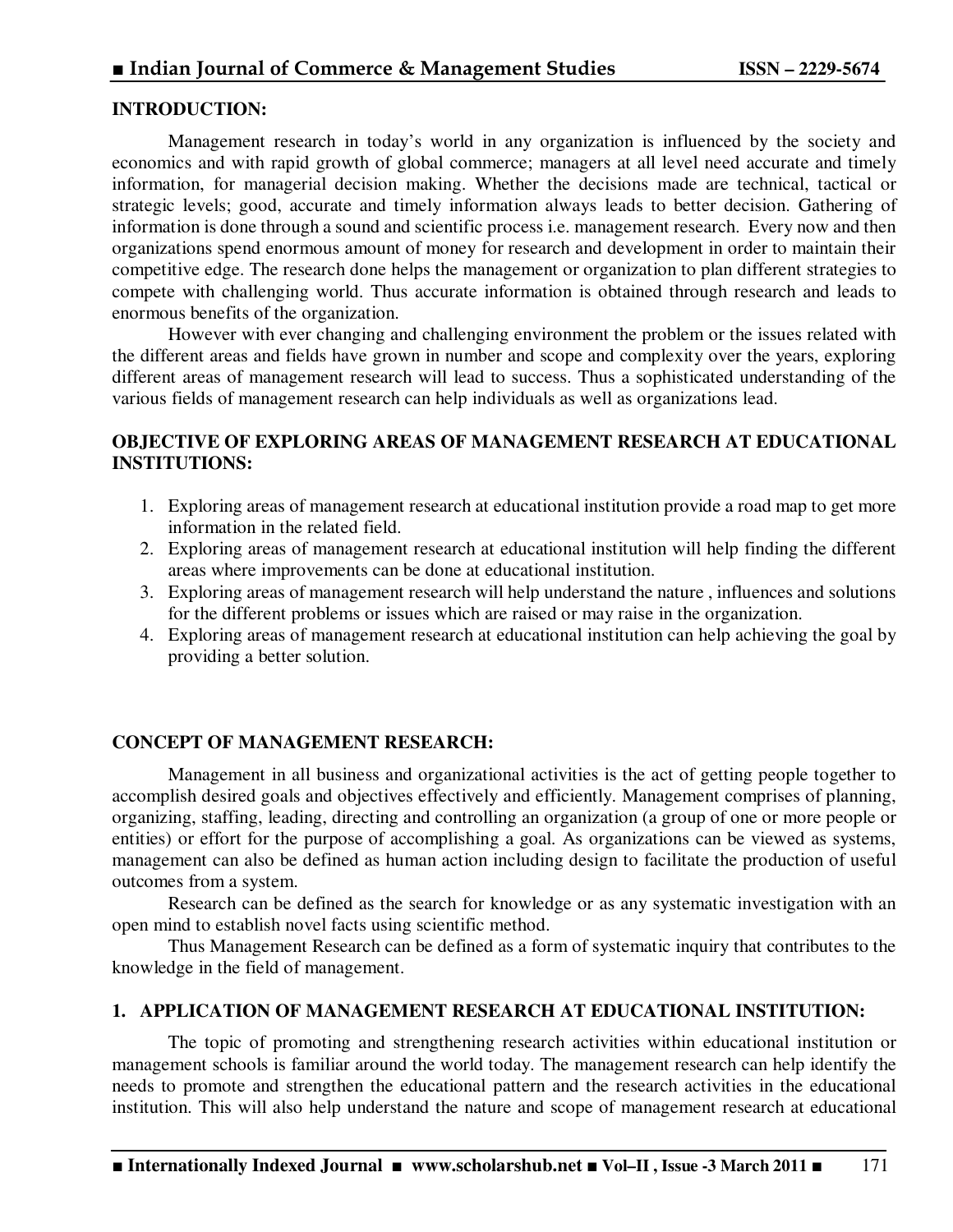institution, the changing expectations from the management research, and the ever growing number of problems or issues before the educational institution.

# **1.1 NATURE AND SCOPE OF MANAGEMENT RESAERCH AT EDUCATIONAL INSTITUTION:**

Management can be defined as "the art and science of planning, organizing, directing, controlling and executing human efforts so as to make the best utilization of the available resources to achieve organizational objectives". However there a various other facets of management which should be taken into consideration, like the need to identify and make available new forms of resources, the need to devise organizational system and practices to facilitate a collaborative spirit among a culturally diverse set of people, the need to evaluate and reform the existing organisations so as to make them more responsive to the new demands on them etc. The other issues at the workplace are the issues of leadership, organisational culture, skill up gradation, process innovation, future-orientation, organisational renewal, risk management, selection and recruitment, virtual workplaces, relationship with customers, group decision support, changing environment of organisations, social responsibility of organisations, emerging global order guiding the evolution of technology, finance, and trade, and so forth.As far as educational institution are consider the management research can make a lot of difference in improving the working in the educational institution and also help in achieving the ultimate goal of educational institution i.e. better education.

#### **1.2 EXPECTATION FROM MANAGEMENT RESEARCH AT EDUCATIONAL INSTITUTION**

The Educational world is becoming increasingly competitive due to rapid environmental changes and growing number of educational institution. Many educational institutions find it difficult to manage and sustain in today's scenario and finally collapse. Management research is an important medium that facilitates improvement of leadership qualities and turns out excellent solutions to the problems. The educational institution main role is to help improve and enhance the existing skills while passing on competence and confidence to students with a good knowledge base. Young aspiring students in the educational institution expects to achieve a reputed degree (look for better education) to turn out to be survivors, the educational institution should be able to provide such education to the students so that they should be able to sustain themselves in an environment of intense competition, globalization and ever-evolving technologies. In fact, producing powerful and competitive individuals is the biggest challenge that educational institution worldwide face today. The management research will help explaining the different areas where educational institution can improve and achieve their goal of providing better education.

#### **1.3 PROBLEMS BEFORE EDUCATIONAL INSTITUTION:**

History proves that with the progressing days the new problems emerges even before the old ones could be adequately resolved. Presently, India is placed the third largest higher education system in the world in terms of enrollment. With such a large system, in India education system is in an impoverished condition; the higher education system is not available to the people below poverty.

#### **Some common problems of the educational institution are:**

**a. Availability:** Though the education system has grown progressively in certain decades but the availability of faculty, funds and sometimes infrastructure is commonly noticed.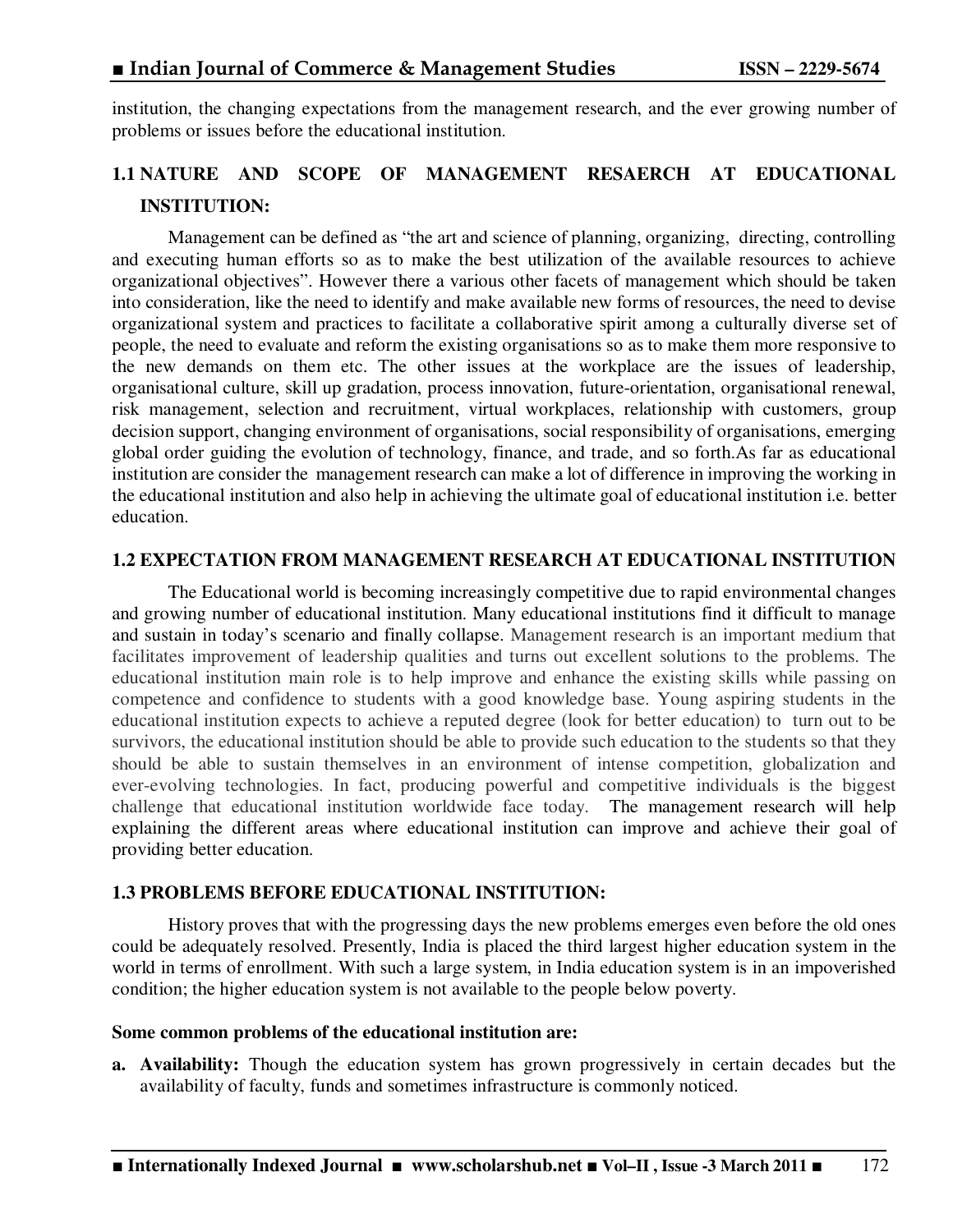- **b. Changing ownership patterns:** Educational institutions are being built up by public-private, private institutions have arrived as 'high profit areas driven by shortages'. The demand pressures, in particular employment-oriented ones and have shifted the ownership structure of education. Also every now or then the Norms and Regulations keeps changing as per the Governments policy.
- **c. Regional Disparity:** Within individual states, the course has been for colleges to open in certain urban areas. For instance Maharashtra, a state where the capacity of higher education institutions is almost high, the combination of availability of certain courses in certain cities is clear cut. More than 50 government colleges in India are in urban centre and not a single one is in rural areas. The regional distinction is not only at a macro level, but also within regions in terms of quality and attention of the institutions.
- **d. The differential nature of educational costs:** Altered department is conducted by raising the costs in some areas of higher education. More employment-oriented are explore as an investment for future income generation. Courses that do not guarantee employment remain relatively cheap and this is where the country's economic difference is reflected, especially in higher education. Increasingly, education which would accomplish future income is becoming available to those who can afford it.

Also What motives teachers or faculties to work effectively? How to get productive work from them? Which work system promotes efficiency? How to resolve conflicts, if arises? How to attract students? How to improve decision making under uncertain circumstances? How to set long-term objectives? How to achieve sustainable superior performance over a long period of time? However the problems seem to have grown in number, scope and complexity over the years, one expects that the accumulation of information through management research will lead to general rise in the competence in recognizing and resolving the problems.

Every academic institution needs an academically inspiring goal to work for.

# **2. EMERGING RESPONSIBILITY OF MANAGEMENT RESEARCH:**

 Management became recognized as an area of stud, it is becoming clear that the subject is likely to involve multiple research epitomes. This is perhaps because no unique way has been found that could sufficiently characterize the complex reality associated with the activity (or phenomenon) called management and the role of research with respect to that reality. At one level, there is the concrete external reality of material, money, or manufacturing that could be objectively described. Observations on these could be compared and patterns could be identified, for example, the degree of operational flexibility associated with alternative manufacturing systems or the relationship between financial risk and return. At another level, there is the internal reality of human thought, emotion, behavior, mental models, or the so-called "defense mechanisms." This aspect of managerial reality poses unique challenge to the research approaches that depend solely on objective data, i.e., those obtained through classical observations. Researchers have made use of alternative forms of observation, e.g., participant observation (sometimes using "observing participants"), unobtrusive observation, etc. Some others have relied on reports (including self-reports) instead of observations. However, there are difficult methodological questions pertaining to the truthfulness and validity of such reports. At yet another level, there is the intermediate reality of social and organisational structures that simultaneously shape and are shaped by human behaviour. The methodological issues in studying such intermediate reality are still a major topic of academic debate in management.

Although the above does not clarify what the key difficulties in management research are, it supports the position that management research is likely to be multi-paradigmatic in nature. Therefore, the most fundamental responsibility for management research is to allow the healthy flourishing of multiple research epitomes retaining the possibility of a constructive interaction among them.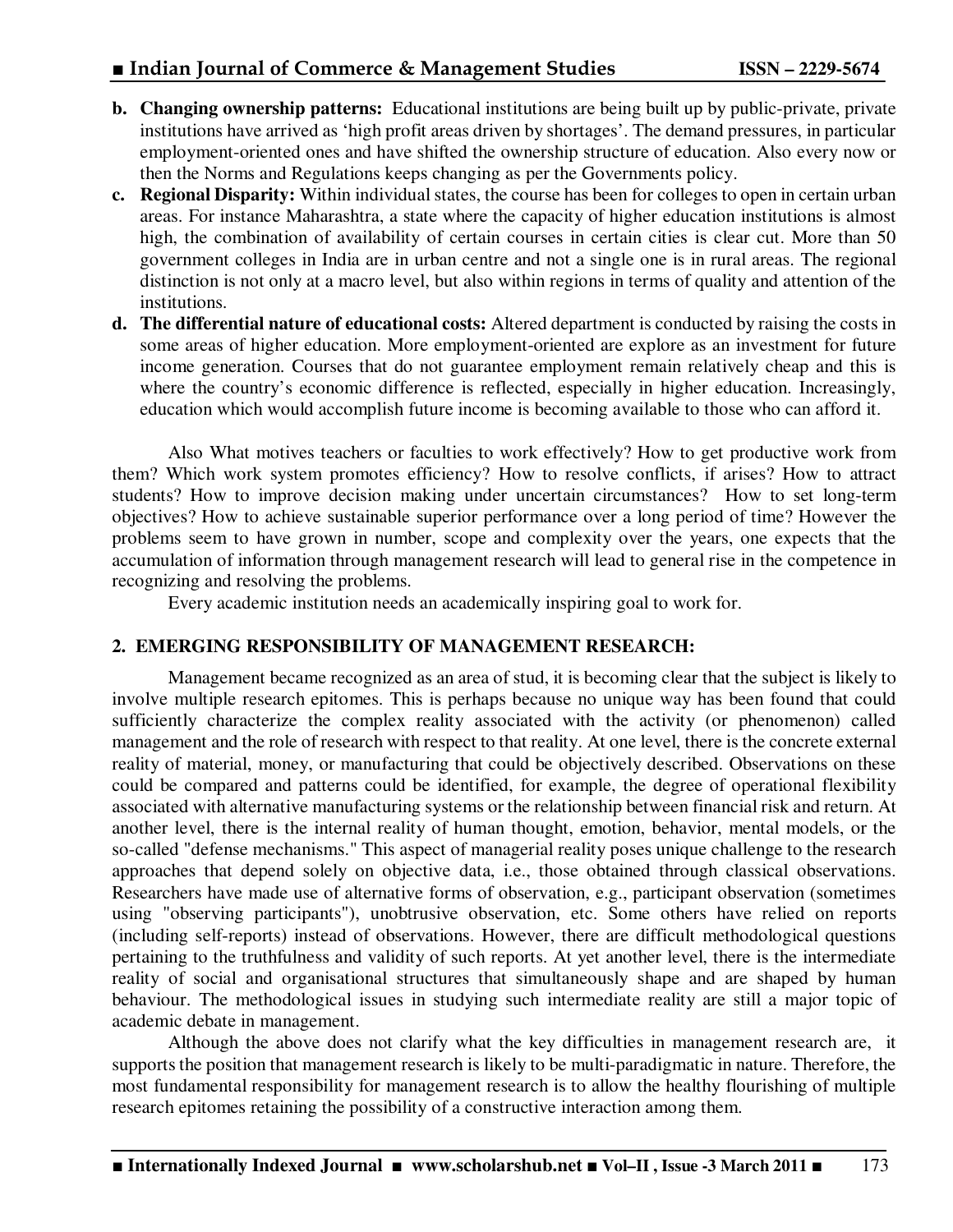Management researchers, in their zeal to make a useful contribution, sometimes arrogate to themselves the responsibility of improving practical situations through planned interventions. In certain circumstances this might constitute a type of colonisation of others' work environment and their life-worlds. It is an responsibility of management research to respect the intentions and interests of those who are supposed to benefit from such research.

Many research studies in management often conclude with a set of recommendations. However, researchers are not the only ones producing recommendations. There are other actors who produce recommendation as well, for example, politicians, spiritual leaders, public officials, family heads, and so forth. Of course a researcher might argue that research-based recommendations are superior to other recommendations because of the supporting data and theory. This leaves little space for the other actors to defend their recommendations. In a way, it silences them. This is being viewed as"violence" in contemporary thought (e.g., Lyotard's notion of Différend ).The violence is particularly serious when the data, theory, and analyses of management research are known to be methodologically deficient in many ways. There is a responsibility for management research to ensure that others' voices are not silenced in a violent manner.

Popular management idea like TQM certainly have their merit but their propounders and advocates fall short of clarifying some of the basic things one needs to know in order to adopt or apply these in a self-conscious and critically-reflective manner. These include the background challenges, questions, problems, and thoughts that gave rise to such idea. Besides, the literature referring to these ideas does not clarify how a critical reader might compare these with the other ideas in management. For example, there is no systematic comparison between TQM and cybernetics or either of these with the idea of interactive management. Therefore, a serious reader (or student) might accept or reject these ideas without being able to explain the rationale behind that decision. What is more significant, a practitioner would not be able to interpret and learn from the experience of deploying these ideas. As a result of these (i.e., uncritical acceptance or rejection, inability to learn from the use of these ideas, etc.) the ideas themselves are deprived of the necessary intellectual and empirical nourishment, which are nevertheless required to systematically enrich and improve them. It becomes a responsibility of management research to provide this intellectual and empirical nourishment.

### **2. EXPLORING MANAGEMENT RESEARCH:**

By distinguishing augmentation here is a case study to show the possibility of shaping and presenting the individual efforts in a manner that the overall effect of work carries a unique import in some branches of management research. For exploring areas of management research at educational institution two basic factors can be considered i.e. (a) Managerial Anticipation (b) an Academic culture

### **3.1 MANAGERIAL ANTICIPATION:**

Different issues need to be addressed in managing the future of any educational institution. The present environment of the educational institution is characterised by the following trends:

- (a) Lack of clarity about the Goals of educational institution in general: The notion of education is historically constructed and undergoes evolutionary as well as epochal revisions from time to time. The advent of the 21<sup>st</sup> century has perhaps fuelled the need for a major revision in the goals and methods of educational Institution.
- (b) Emergence of several alternative organisational arrangements: With the changing and challenging environment there is emergence of several alternatives for the provision of educational and research services. Examples of such alternatives include corporate universities http://www.corpu.com/, course accrediting universities (e.g., the Wipro University programme in India), Web-based virtual universities http://vu.wu-wien.ac.at/english/, global universities http://www.worlduniversity.org/,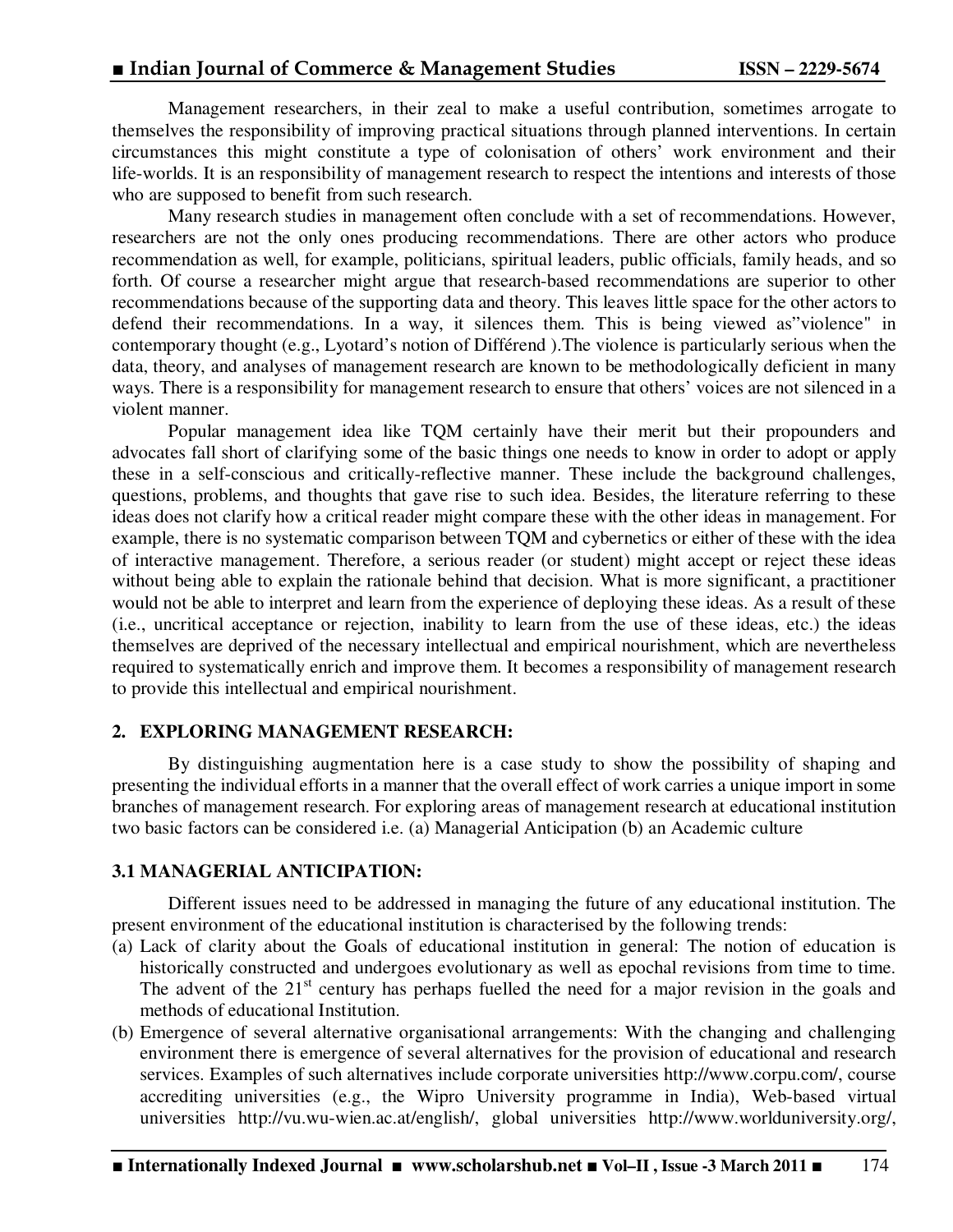knowledge ecologies http://www.knowledgeecology.com/, learning communities, etc. Many of these alternatives have emerged in the recent past after the Internet has made physical distances less important and educational interactions much faster and easier.

- (c) Increasingly new and more complex challenges before the management profession: Those who study the sociology of professions recognise that the management profession is experiencing some kind of a structural readjustment. Two major social tendencies can be recognised immediately: the contraction (or downsizing) of the state apparatus in many societies and the simultaneous expansion of the range of activities of the corporate organisations. Both of these pose an ever-growing list of new challenges before the educational institution. There is a strange expectation among the educated elite in our country and somehow management research can provide the answers to the most vexing and the most intractable social and organisational questions of our times.
- (d) Process of unprejudiced occurring even in educational institution: Continuing with the above point many of the new models of educational institution emerging now have one feature in common: They tend to provide a direct link between those playing the roles of learner and teacher. This implies that the professional role of the academic is undergoing a transformation.
- (e) Increasing scarcity of the appropriate mix of skills in higher education and research: As a corollary to the above, a new range of skills are becoming necessary for the professional academic. For example: the skills of designing Web-based educational resources, developing educational software, supporting the learner with information management, crafting new educational goals more relevant to the current reality, specialising on methodologies that build competence in client organisations, reducing the time required to convert useful data to research output, etc.

## **3.2 Academic Culture:**

Educational institutions can run into corruption in the absence of an academic culture. They become affected by the confusion in the wider society instead of providing a meaningful direction and an inspiring leadership to it. Various non-academic criteria begin to dominate their operation. Several educational institutions in the region and in the whole country have fallen victim to such a process of impairment. I feel academic institutions can improve by paying attention to building academic culture.

- (a) **Comprehensiveness**: One of the key difficulties in building an academic culture is that one does not know who might be in a position to contribute to it. Therefore, there is an advantage in maintaining an atmosphere of Comprehensiveness. This means that it should be welcoming to anyone interested in participating in it, irrespective of one's history. However, contemporary institutional designs might require that the person should have demonstrated an interest and a capability to participate in an academic environment. This is difficult to judge. Therefore, we should provide various alternative ways and means through which one can still participate irrespective of one's history of achievements.
- (b) **Critical thinking**: An academic culture is inconceivable without an ambience of critical thinking. An educational institution interested in developing such an ambience has to invent practices and forms of interaction, which promote critical thinking. A spirit of experimentation, an attitude of tolerance, a desire for responsiveness, and recognition of authenticity are necessary to develop such an ambience.
- (c) **Reflective practice:** Any practice, academic practice included, requires an effort towards continuous improvement. The notion of reflective practice refers to a process by which people, engaged in some creative field of action, pay attention to their practice in a collective and self-reflective manner. In doing this, they study their own actions and their own thinking jointly and explore alternatives for the future. Such a process must be facilitated by an institution.
- (d) **Support:** Contemporary academic activity requires various kinds of support. Several educational institutions tend to assume carelessly that they already know what forms of support might be required.